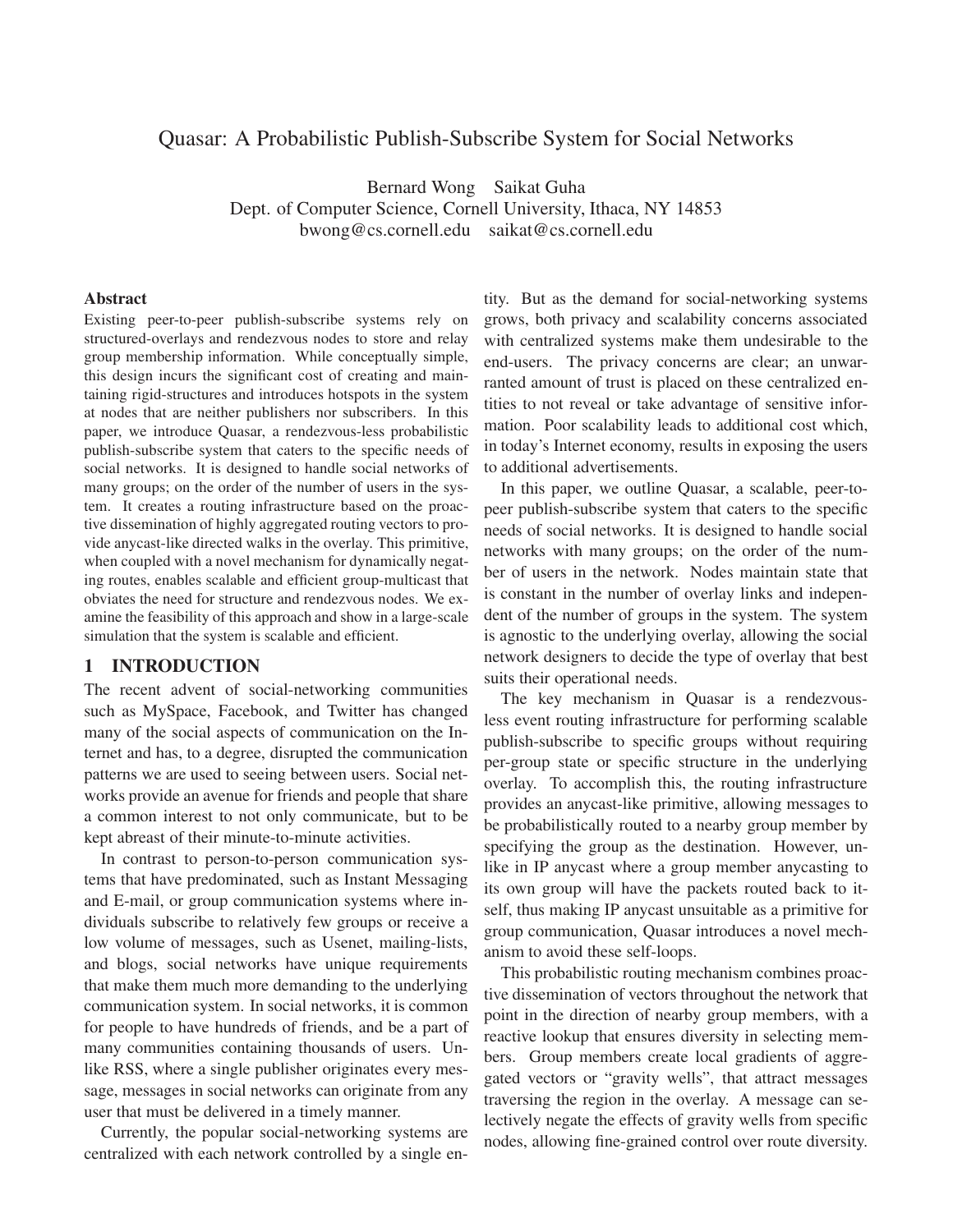Quasar's design obviates the need for rendezvous nodes and overlay structure that encode group membership information, which is the prevalent design of modern publish-subscribe systems, as messages are directly routed to nearby group members. The absence of rendezvous nodes removes a layer of indirection, and eliminates potential hotspots, while the absence of structure reduces complexity and the susceptibility to churn.

Overall, this paper makes three contributions. First, it introduces a scale-free, anycast-like, rendezvous-less routing primitive for overlay networks. Second, it describes a novel publish-subscribe system that explores a new point in the design space with benefits that cater to the requirements of social-networks. Finally, it shows the system is practical, efficient and hotspot-free in both a large-scale simulation consisting of a social network of 32,000 nodes, and a smaller simulation parameterized with MySpace profile data of over 10,000 users' friends lists and communities.

## **2 SYSTEM ARCHITECTURE**

The most common approach to building publishsubscribe systems is to designate a "rendezvous node" for each group. In DHT-based systems, for instance, the rendezvous node of a group corresponds to the node with the ID closest to the group ID, where IDs are typically generated from the hashes of the node and group names.

While conceptually simple, there are two practical problems with this approach. First, the rendezvous node for a group may be chosen from non-group members, as node selection is based solely on hash proximity. This creates an unnatural trust relationship between a group and its rendezvous. Second, rendezvous nodes of highlyactive groups become overlay hotspots. Systems such as Corona [10] and Feedtree [12] address this problem by constructing a replication tree for each group. However, these systems are fragile in the face of node-churn.

These problems led us to avoid the use of rendezvous nodes in our design. Instead, Quasar uses an anycastlike routing for message dissemination. Each message published by a group member is routed to other members without a-priori knowledge of the group membership.

There are a number of different ways to provide such an anycast-like primitive. At one end of the design spectrum, the publisher floods the message along overlay nodes, and recipients discard unwanted messages; this clearly does not scale as messages quickly saturate the network. At the other end, nodes can be made into group aware routers, with routing information for finding the closest group member of every group. This too, does not scale as the per-node storage cost grows linearly with the number of groups in the system. Furthermore, it leads to a system with a high sensitivity to churn, where local events require global route convergence. Quasars uses a hybrid routing approach that exploits this communication-space trade-off by making use of both proactive and reactive routing, in addition to introducing the use of dynamic negative information to avoid loops.

## **2.1 Proactive Dissemination and Directed Walks**

In Quasar, group members install a collection of groupspecific routing vectors in nearby overlay neighbors up to a few hops away. Members publish messages to the group by issuing multiple copies of the message in random directions along the overlay. If a message encounters a gradient at a node, it is routed to the member that installed the gradient in a directed walk. A real-world analogy to astronomy is illustrative. Each group member is a black-hole that creates a gravity well around it. Messages are beams of light. Even without knowing the exact location of a black-hole, a beam of light traveling roughly in the direction of the black-hole gets sucked into the gravity well.

The per-node storage requirement for this group-based routing scheme is quite modest. Each overlay node needs to induce gravity to nearby nodes that reflects its group membership. The number of gravity wells a node is part of, therefore, is proportional to the density of nodes in its vicinity and the groups they are members of; further, aggregation is used to reduced the storage requirements. While any number of aggregation methods can be used, we use attenuated bloom filters [8]. This allows the pernode storage to be proportional only to the degree of a node — a constant in small-world networks [7].

The routing performance scales with the group size and the size of the gravity wells in relation to the diameter of the network. The more group members in the system, and the deeper into the network their interests are disseminated, the easier it is for Quasar to discover the full group membership and select short paths to them. In social networks, where the diameters tend to be nearly constant, Quasars allows the network operator to select the degree of dissemination that suits the application.

### **2.2 Negative Information**

While the above routing mechanism has attractive scalability properties, trivially extending it to provide manyto-many routing results in routing loops, including selfloops. In essence, because each group member installs a gravity well to receive messages for the group, nearby nodes route messages sent by that member back to itself; this is the same problem that prevents IP anycast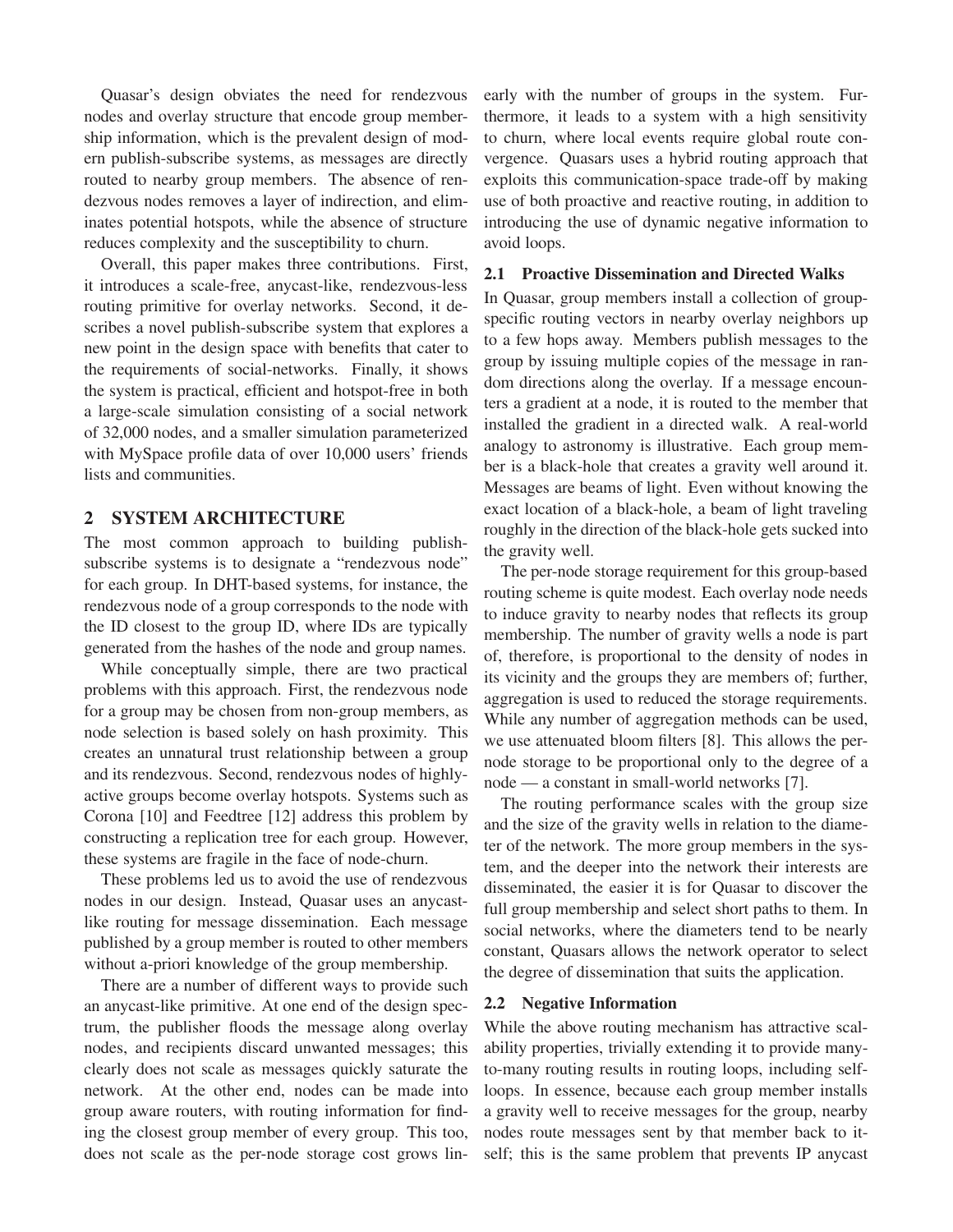

**Figure 1:** Gravity wells created for group G by group members A–D during the join process. All wells can be indexed using  $G$ ; individual wells can be indexed using the corresponding node ID. The diameter of the well is  $2K$ , where K is the depth of the attenuated bloom filter. Gravity wells may overlap (not shown for clarity).

from being used to discover anycast group members, and BubbleStorm [13] from being used to discover different copies of a file. Quasar solves this problem using the novel notion of *negative information*.

Negative information is attached to each message that is used to cancel out gravity wells of previous members along the path, thereby averting loops. This is enabled by disseminating a unique, but aggregatable, node ID alongside the proactive dissemination of routes to groups. The routing algorithm uses the negative information, consisting of a set node IDs, to disable the gravity wells of these nodes on a per-message basis. Overall, using both proactive dissemination and negative information, Quasar creates a novel rendezvous-less routing primitive for group communication.

## **3 SYSTEM DESCRIPTION**

In Quasar, each node in the overlay represents a user in the social-network. Nodes keep track of the group membership of their users, and disseminate this information in an aggregate form to their overlay neighbors. Groups and nodes are uniquely identified in the system by the 160-bit hash of their names. While group and node IDs may share the same ID space as a matter of implementation convenience, unlike DHTs, Quasar does not enforce a semantic mapping between group and node IDs; node IDs are not used to discover groups.

### **3.1 Join Protocol**

When a user subscribes to a group, he notifies his overlay neighbors that, in turn, propagate the notification further into the network. In addition to the group ID of the subscription, the notification includes the unique node ID of the node. Subscriptions are aggregated using attenuated bloom filters [11] and deliveries are batched.

An attenuated bloom filter with depth parameter  $K$  is a collection of  $K$  identically-sized bloom filters where the  $n$ -th bloom filter holds information about the groups and node IDs n-hops away. Each node maintains a *home*attenuated filter to disseminate to its neighbors. To illustrate, a node's 0-th level bloom filter contains ob-

### **Algorithm 1** SENDUPDATES(N, B, K, T)

- **Require:** N: Node ID of the local node **Require:** B: Bloom filter size **Require:** K: Attenuated bloom filter depth **Require:** T: Freshness TTL **Ensure:** N's neighbors are notified of groups reachable through N 1:  $H \leftarrow$  EMPTYATTENUATEDBLOOMFILTER(B, K) 2: **for all** G **in** SUBSCRIBEDGROUPS(N) **do**  $3:$  H[0].INSERT(G) 4: H[0].INSERT(N) {used for negative information} 5: **for all** O **in** OVERLAYNEIGHBORS(N) **do** 6: **if** LASTUPDATETIME(O) < NOW() - T **then** 7: **continue**
	- 8:  $F \leftarrow$  GETATTENUATEDFILTERFOR(O)
- 9: **for all** L **in** 1. . . K **do**
- 10: H[L].MERGE(F[L-1]) {bloom-filter union}
- 11: **for all** O **in** OVERLAYNEIGHBORS(N) **do**
- 12: SENDTONODE(O, (N, H))

jects at its own node, consisting of its node ID and its group memberships. Its 1-st level bloom filter contains all objects available at 1-hop neighbors and neighbor IDs, constructed from the union of the level-0 bloom filters of all its neighbors. Its 2-nd level bloom filter contains all objects and IDs 2-hops away, and so on. As higher level bloom filters are constructed through unions of lower level filters, the false positive rate, a function of the number of entries collected in the filter, increases at each level. Intuitively, higher level bloom filters have a broader but more diluted view of the network, while the lower level filters have a narrower but more precise view.

In practice, each node receives and maintains a depth- $K$  attenuated bloom filter for each overlay neighbor. Soft-state with periodic refresh is used to update routes and reap stale routes.

Algorithm 1 describes the join protocol in pseudocode. The size of the attenuated bloom filter  $(B)$  and its depth  $(K)$  are system parameters; their effects on performance is explored later in this paper. The soft-state timeout  $(T)$  is selected to balance freshness and communication costs.

Fig. 1 illustrates the join process for multiple members in a group. In the figure, each funnel represents a gravity well created by a single node joining the group. Since subscription notifications include both the group ID and the node's unique ID, each funnel is actually a superposition of two separate gravity wells — one indexed by the group ID in the bloom filters, and the other indexed by the node ID. Messages routed based on the group ID can sink into any matching gravity well, however, node IDs in combination with negative information in the message, steer the message away from individual gravity wells.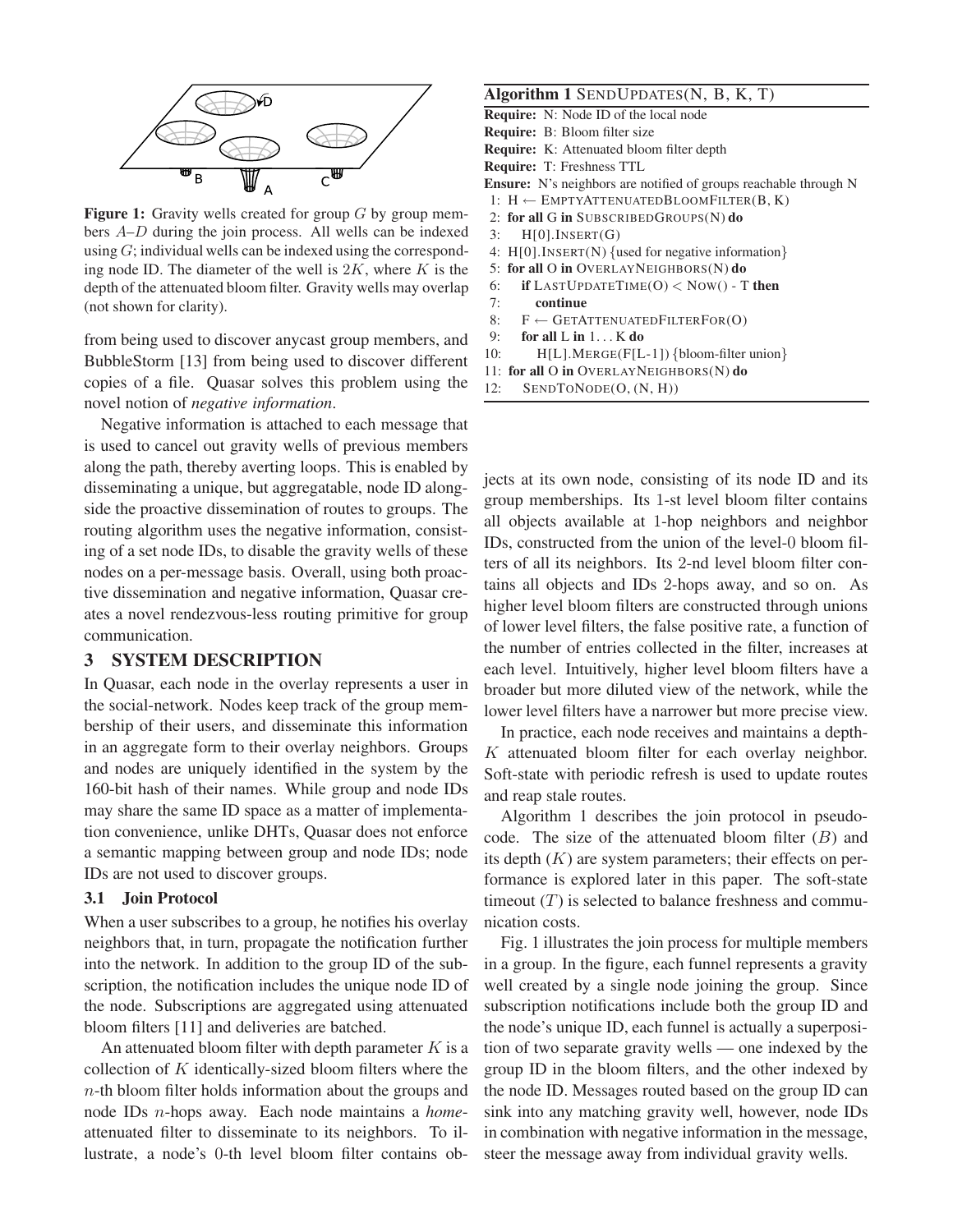

**Figure 2:** Probabilistic message routing to group members. A publishes a message using parallel random walks (shown in red). The message is not affected by A's gravity well due to negative information. Message encounters gravity wells of B and  $C$ , and is delivered to them.  $B$  and  $C$  re-publish the message using parallel walks (only one shown for clarity) after appending their respective node IDs to the negative information of the message.

### **3.2 Routing Protocol**

Publishing a message to a group involves routing the message to multiple group members. The routing combines parallel random walks to find gravity wells, followed by directed walks into these wells. Each message in Quasar is addressed to a group ID, and is tagged with negative information consisting of the node ID of one or more publishers. At each hop, a node routing the message checks if the message destination matches the ID of a group it is subscribed to, and delivers it to the user if it does. Otherwise, the node checks the bloom filter of each neighbor, in ascending order from level-0 to level-K. If a match is found, then the message has encountered a gravity well matching the target group; however, the gravity well might be that of a publisher and may need to be negated by the negative information. Negative information becomes active if the group ID and a publisher ID in the message is found in the same level bloom filter of a neighbor node. If this is not the case, the message is forwarded to the neighbor who's bloom filter yielded a match. If the gravity well is negated or no neighbor yields a match, the message is routed to a random neighbor until the TTL expires.

The routing above delivers a message from a publisher to a nearby group member. Multiple copies of the messages are sent out in parallel in different directions to reach multiple group members. Newly delivered messages are re-published with the same branching factor to reach additional group members. Re-published messages include the ID of the original publisher along with IDs of all subsequent re-publishers of the message.

Algorithm 2 lists pseudo code for the Quasar routing algorithm, and Fig. 2 illustrates the routing through an example. In the figure, the original publisher A issues three copies of the message, which sink into the gravity wells of two nearby group members  $B$  and  $C$ . Each member issues additional copies, some of which are de-

### **Algorithm 2** ROUTE(M)

**Require:**  $M = (G, PUB, TTL)$ : Message to be routed **Require:** G: Group ID of message **Require:** PUB: List of publishing node IDs **Require:** TTL: Time-to-live for message **Ensure:** M is routed closer to group member when possible 1: **if** ISDUPLICATE(M) **then** 2: **return** 3:  $N \leftarrow$  GETLOCALNODEID() 4: **if** G **in** SUBSCRIBEDGROUPS(N) **then** 5: DELIVER(M) 6: PUB ← PUB ∪ N {Re-publish message} 7: **for all** O **in** OVERLAYNEIGHBORS(N) **do** 8: SENDTONODE(O, M) 9: **return** 10: **if** DECREMENT $(TTL) = 0$  **then** 11: **return** 12: **for all** L **in** 0. . . K **do** 13: **for all** O **in** OVERLAYNEIGHBORS(N) **do** 14:  $F \leftarrow$  GETATTENUATEDFILTERFOR(O) 15: **if** F[L].CONTAINS(G) **then** 16: NEGRT ← **false** 17: **for all** P **in** PUB **do** 18: **if** F[L].CONTAINS(P) **then** 19: NEGRT ← **true** 20: **if not** NEGRT **then** 21: **return** SENDTONODE(O, M) 22:  $O \leftarrow$  RANDOMOVERLAYNEIGHBOR(N)

```
23: SENDTONODE(O, M)
```
livered to other members, while others are absorbed by the network through expired TTLs.

#### **3.3 Impact of False Positives**

The use of bloom filters to aggregate routing information potentially introduces false positives in routing table matches. A false positive in matching a target group to a gravity well represents an induced pull of gravity from an imaginary source. In such cases, the message will attempt to descend down the imaginary force vector, however, at the next hop, a match will not be found at a lower-level bloom filter. Consequently, message routing will fallback to a random walk. The result of a false positive here is a longer route.

A false positive in matching a node ID represents an imaginary publisher or re-publisher that can nullify the effects of a real gravity well. In this case, the message will not spiral down the gravity well, but instead take a random step. If the random neighbor does not have the same false positive, the message will sink into the real gravity well if it is still close enough to be affected by the well's gravity. However, with a very small probability, the message will be steered away if all the surrounding nodes of the gravity well exhibit the same false positives. Even in this case, a different copy of the message, with negative information for a different set of publish-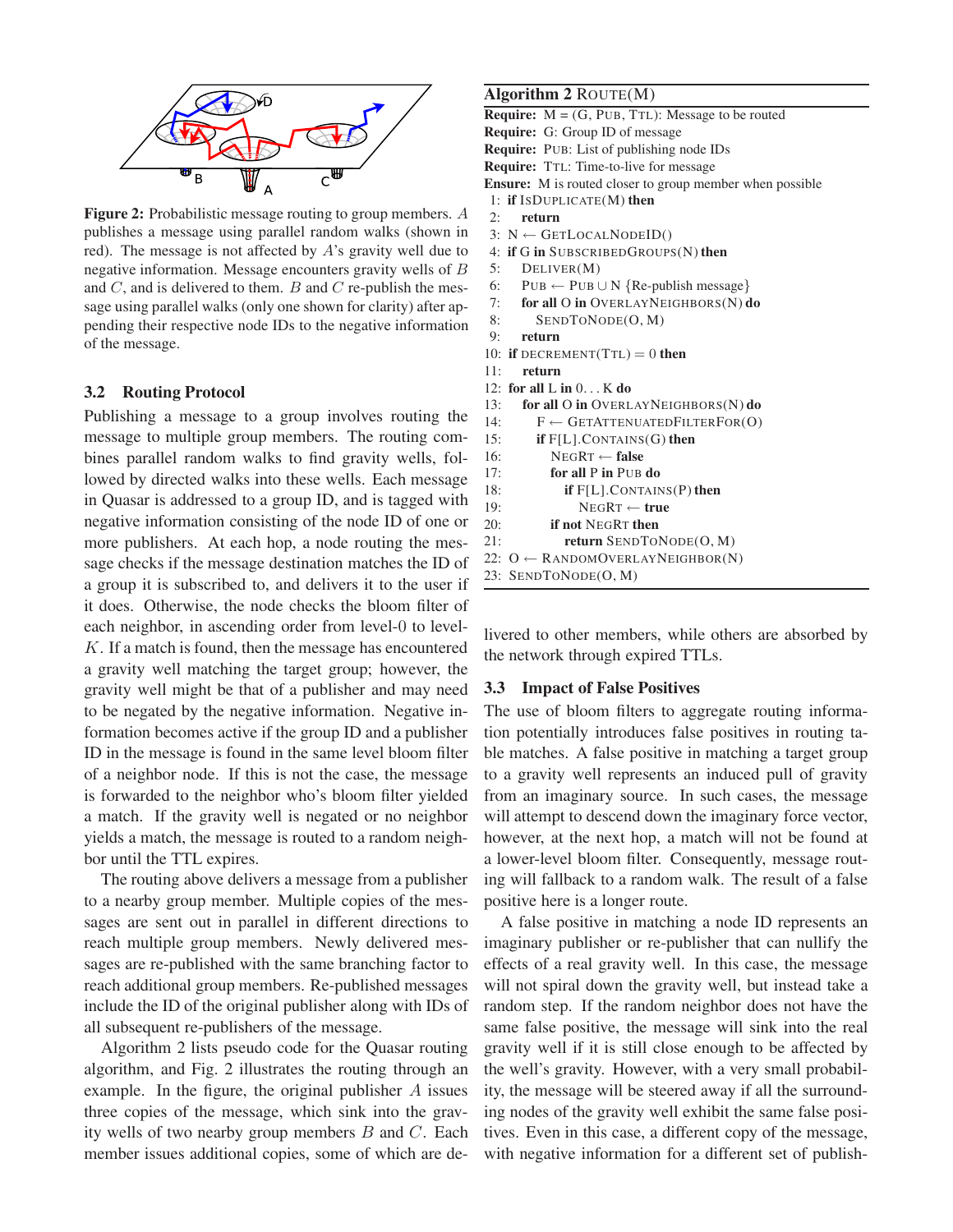

**Figure 3:** Quasar reaches a consistently high fraction of nodes independent of system size and group size

ers, can still sink into this real gravity well. The result of a false positive here, therefore, primarily affects performance but has a very small probability preventing message delivery to a member. A persistent failure to forward between two nodes is even less likely due to constant group membership changes and node churn.

#### **3.4 Effect of Churn and Failed Nodes**

While the effects of churn on the underlying overlay is out of the scope of this discussion, Quasar itself is highly resilient to churn. Neighbors engage in periodic exchange of bloom filters, which, coupled with the softstate of gravity wells, provide automatic reaping of stale gravity wells over time.

During the state of transience when messages already in transit arrive at nodes that have no next-hop in its directed-route, the routing falls back to a random walk. To reduced the likelihood that a message gets induced back into the same stale gravity well, negative information for the node where the routing inconsistency was first detected is added to the message. This prevents the message from looping to the same node after traveling one or more random hops away.

#### **4 EVALUATION**

We evaluated Quasar through a large scale simulation parameterized with MySpace data. Nodes incurred a maximum storage overhead of 22 kB of bloom filters. The depth  $K$  of the attenuated bloom filter is set to 3 hops, and the size B of each bloom filter is set to 512 B.

**MySpace data:** We crawled MySpace to gather real data of group sizes in social networks. We crawled 10,930 MySpace profiles and discovered that friend lists, on average, contain 916 users of which only 37 are online at any given time. Plotting the group sizes on a loglog plot we noticed, unsurprisingly, two distinct Zipf-like trends in the data — one for normal users, and one for user communities focusing on celebrities, music bands, and TV personalities. We use this data to drive our simulations and choice of parameters.



**Figure 4:** Quasar delivers messages quickly to group members

The primary metric for Quasar's performance is "coverage". By design, Quasar lacks perfect information about group membership, instead dynamically discovering members during message routing. Coverage is defined to be the fraction of group members receiving a published message out of the total number of members in that group.

Fig. 3 shows that Quasar has very high coverage across a wide range of system sizes. The graph plots coverage as a function of the number of nodes in the system, which we vary from 1024 to 32768 in powers of two. The underlying network is a random graph with a constant network diameter. Each data point represents the average of 100 runs, with standard deviation error bars shown for one representative line.

In Fig. 3, the top line indicates that Quasar delivers messages to over 97% of group members independent of the size of the network, where group sizes were sampled from our MySpace dataset and ranged from between 2 to 1055. The two other lines show that system performance is consistently high as the system size grows for both a constant group size, typical for friends lists in social networks, and a group size proportional to system size, typical for growing online communities. Error bars for the latter confirm our intuition that Quasar's performance increases, which is manifested as lower variability, as the group sizes increase.

However, we expected coverage to steadily increase as we increased group size, but instead found that coverage peaked at around 97%. The reason for this, we discovered, was that as group size increases, some nodes are heavily obscured by numerous other group members, which collectively absorb messages from all directions. This suggests that combining Quasar with limited polling may increase coverage to 100%.

The second metric for measuring Quasar's performance is the upper bound on latency between publishing a message, and the last group member receiving that message. Fig. 4 plots the total number of overlay hops taken as a function of system size for a constant group size. As